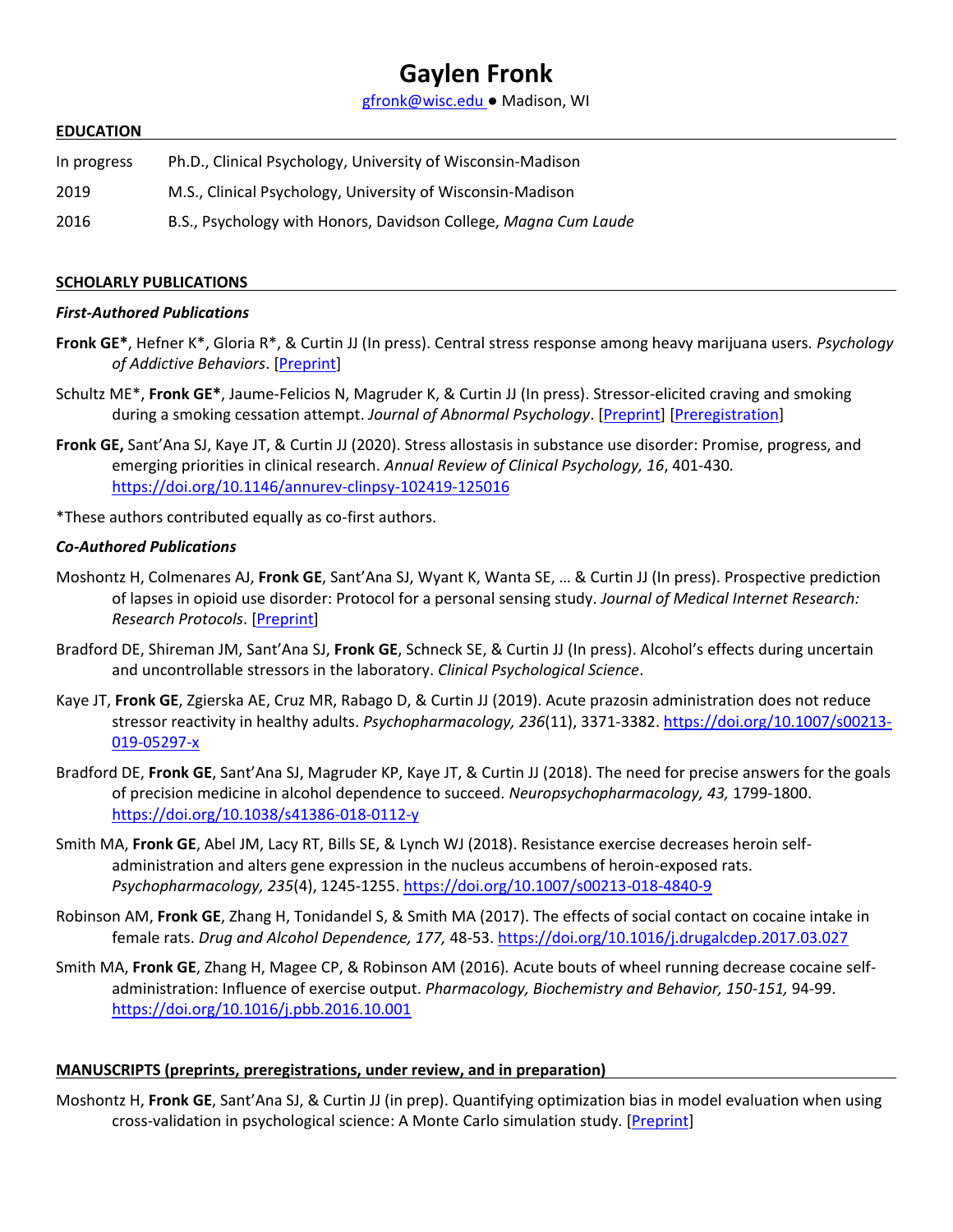Wyant K, Moshontz H, Ward S, **Fronk GE**, & Curtin JJ (in prep). Acceptability of personal sensing among people with alcohol use disorder.

## **POSTERS & PRESENTATIONS**

- **Fronk GE**, Moshontz H, & Curtin JJ (2021). Using high-throughput computing to develop precision mental health algorithms. Presented at the  $18<sup>th</sup>$  annual HTCondor Week (virtual).
- **Fronk GE** & Curtin JJ (2021). Machine learning-assisted precision mental health for smoking cessation. Presented at the 9<sup>th</sup> annual meeting of Collaborative Perspectives on Addiction (virtual).
- **Fronk GE** & Curtin JJ (2019). Patient-level prediction in smoking cessation. Presented at the 34<sup>th</sup> annual First Year Project Symposium, Madison, WI.
- **Fronk GE** & Curtin JJ (2019). Machine learning-assisted precision medicine for smoking cessation. Presented at the 2<sup>nd</sup> annual eLUCID8 Conference, Madison, WI.
- Kaye JT, **Fronk GE**, Zgierska AE, Cruz MR, Rabago D, & Curtin JJ (2019). Acute prazosin administration does not reduce stressor reactivity in healthy adults. Poster presented at the 74<sup>th</sup> annual meeting of the Society of Biological Psychiatry, Chicago, IL.
- **Fronk GE**, Gloria R, Hefner K, & Curtin JJ (2019). Stress neuroadaptations following heavy marijuana use: Phenomenology and individual differences risk. Poster presented at the 32<sup>nd</sup> annual meeting of the Association for Psychological Science, Washington, DC.
- **Fronk GE** & Curtin JJ (2019). Machine learning-assisted precision medicine for smoking cessation. Presented at the UW-Madison Clinical Research Symposium, Madison, WI.
- **Fronk GE**, Gloria R, Hefner K, & Curtin JJ (2018). Stress neuroadaptations following heavy marijuana use: Phenomenology and individual differences risk. Poster presented at the 58<sup>th</sup> annual meeting of the Society for Psychological Research, Quebec City, Quebec.
- Kaye JT, **Fronk GE**, Williams HM, Zgierska AE, Cruz MR, Rabago DP, & Curtin JJ (2018). Effects of acute prazosin administration on startle potentiation during unpredictable versus predictable stressors in humans. Poster presented at the 58<sup>th</sup> annual meeting of the Society for Psychological Research, Quebec City, Quebec.
- Smith MA, Robinson AM, **Fronk GE**, Zhang H, & Tonidandel S (2017). The effects of social influence on cocaine selfadministration in female rats. Poster presented at the 79<sup>th</sup> annual meeting of the College on Problems of Drug Dependence, Montreal, Quebec.
- Goodwin MG, Shireman JM, **Fronk GE**, Schneck SE, Kayser AD, Bradford DE, & Curtin JJ (2017). Alcohol stress response dampening occurs during unpredictable but not uncontrollable shock stressors. Poster presented at the 40<sup>th</sup> annual meeting of the Research Society on Alcoholism, Denver, CO.
- **Fronk GE**, & Smith MA (2016). The effects of exercise interventions on drug self-administration in rats. Poster presented at the Davidson College Undergraduate Research Symposium, Davidson, NC.
- **Fronk GE**, Smith MA, Bills SE, & Lacy RT (2015). The effects of resistance exercise on heroin administration in female rats. Poster presented at the 123<sup>rd</sup> annual meeting of the American Psychological Association, Toronto, Canada.

#### **FUNDING, FELLOWSHIPS, HONORS, & AWARDS**

- 2022 2025 National Research Service Award National Institute of Mental Health (F31 DA056144) Direct costs: \$46,753
- 2020 2021 Seed Grant UW-Madison Center for Human Genomics & Precision Medicine Direct costs: \$50,000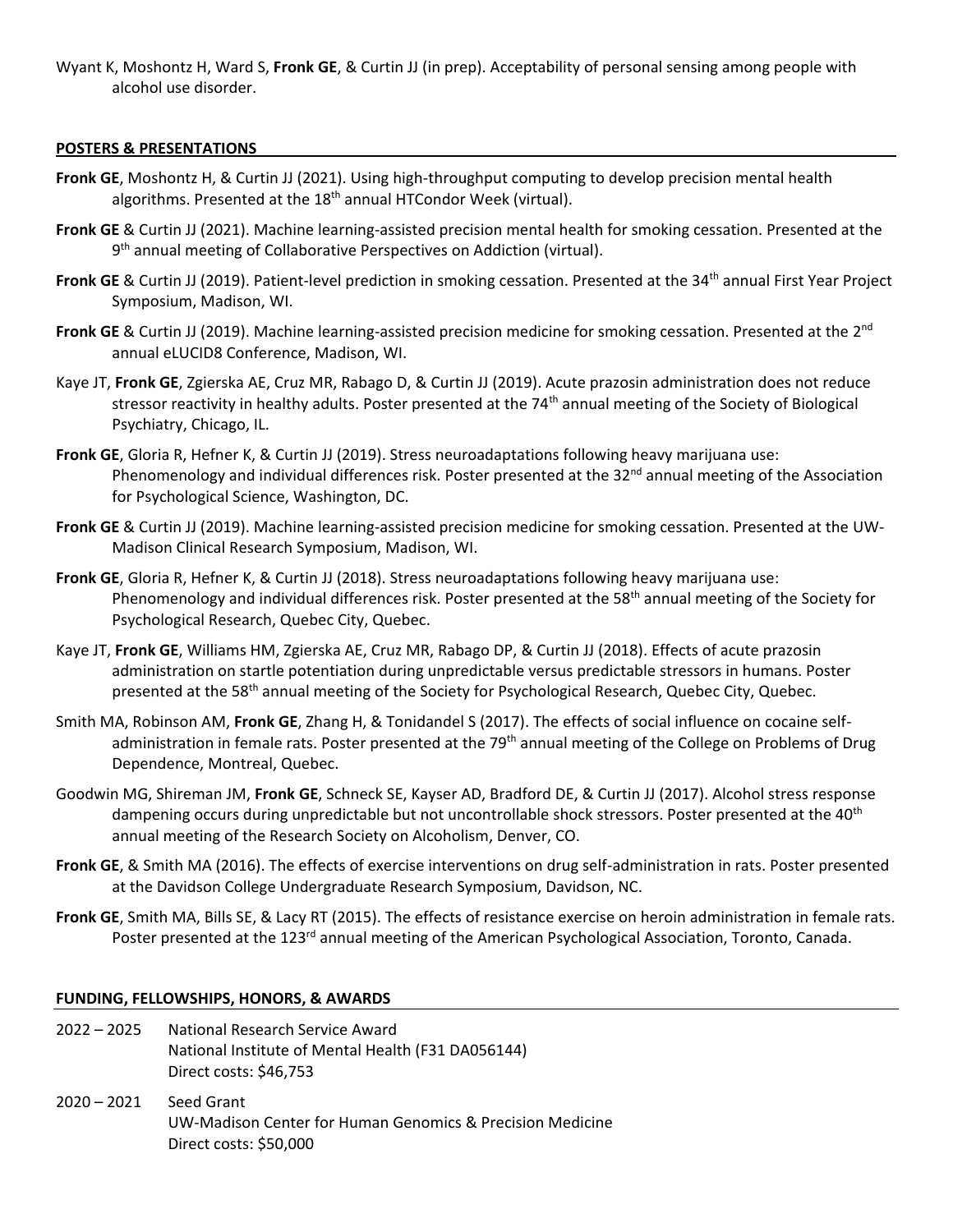| 2019       | Student Research Travel Grant<br>UW-Madison<br>Direct costs: \$600                                                                                                         |
|------------|----------------------------------------------------------------------------------------------------------------------------------------------------------------------------|
| $2019 -$   | Learning Understanding Cognition Intelligence Data Science (LUCID) Fellowship<br>National Science Foundation Research Traineeship (DGE-1545481)<br>Direct costs: \$116,213 |
| 2018       | <b>Hertz Foundation Travel Award</b><br>UW-Madison Department of Psychology<br>Direct costs: \$1,000                                                                       |
| 2016       | William Gatewood Workman Psychology Award, Davidson College (\$100)                                                                                                        |
| $2015 -$   | Phi Beta Kappa National Honor Society                                                                                                                                      |
| 2015       | National Institute on Drug Abuse Young Investigator's Travel Grant (\$750)                                                                                                 |
| 2015       | Davidson Research Initiative, Davidson College (\$4,800)                                                                                                                   |
| $2014 -$   | Psi Chi Psychology Honor Society                                                                                                                                           |
| 2014, 2015 | Dr. Lou Ortmeyer Award, Davidson College                                                                                                                                   |

# **RESEARCH EXPERIENCE**

| $2018 -$      | Graduate Research Assistant<br><b>Addiction Research Center, UW-Madison</b><br>Supervisor: Dr. John Curtin      |
|---------------|-----------------------------------------------------------------------------------------------------------------|
| $2016 - 2018$ | Research Specialist<br>Addiction Research Center, UW-Madison<br>Supervisor: Dr. John Curtin                     |
| $2014 - 2016$ | Undergraduate Research Assistant<br>Behavioral Pharmacology Lab, Davidson College<br>Supervisor: Dr. Mark Smith |

# **TEACHING & MENTORING**

| 2020, 2021    | Teaching Assistant (Spring), Graduate course: "Introduction to Applied Machine Learning"<br>Assisting Dr. John Curtin, UW-Madison                           |
|---------------|-------------------------------------------------------------------------------------------------------------------------------------------------------------|
| 2019          | Mentor, Psychology Research Experience Program (PREP)<br>Kendra Wyant, "Facebook for diagnosing alcohol use disorder in undergraduates"                     |
| $2018 - 2019$ | <b>Professional Tutor</b><br>Athletic Department, UW-Madison                                                                                                |
| 2016          | Teaching Assistant (Spring), Undergraduate course: "Research Methods: Design & Analysis"<br>Assisting Drs. Scott Tonidandel & Maurya Boyd, Davidson College |
| $2013 - 2016$ | <b>Professional Tutor</b><br>Writing Center, Center for Teaching and Learning, Davidson College                                                             |
| 2014          | <b>Professional Tutor</b><br>Spanish Language, Center for Teaching and Learning, Davidson College                                                           |